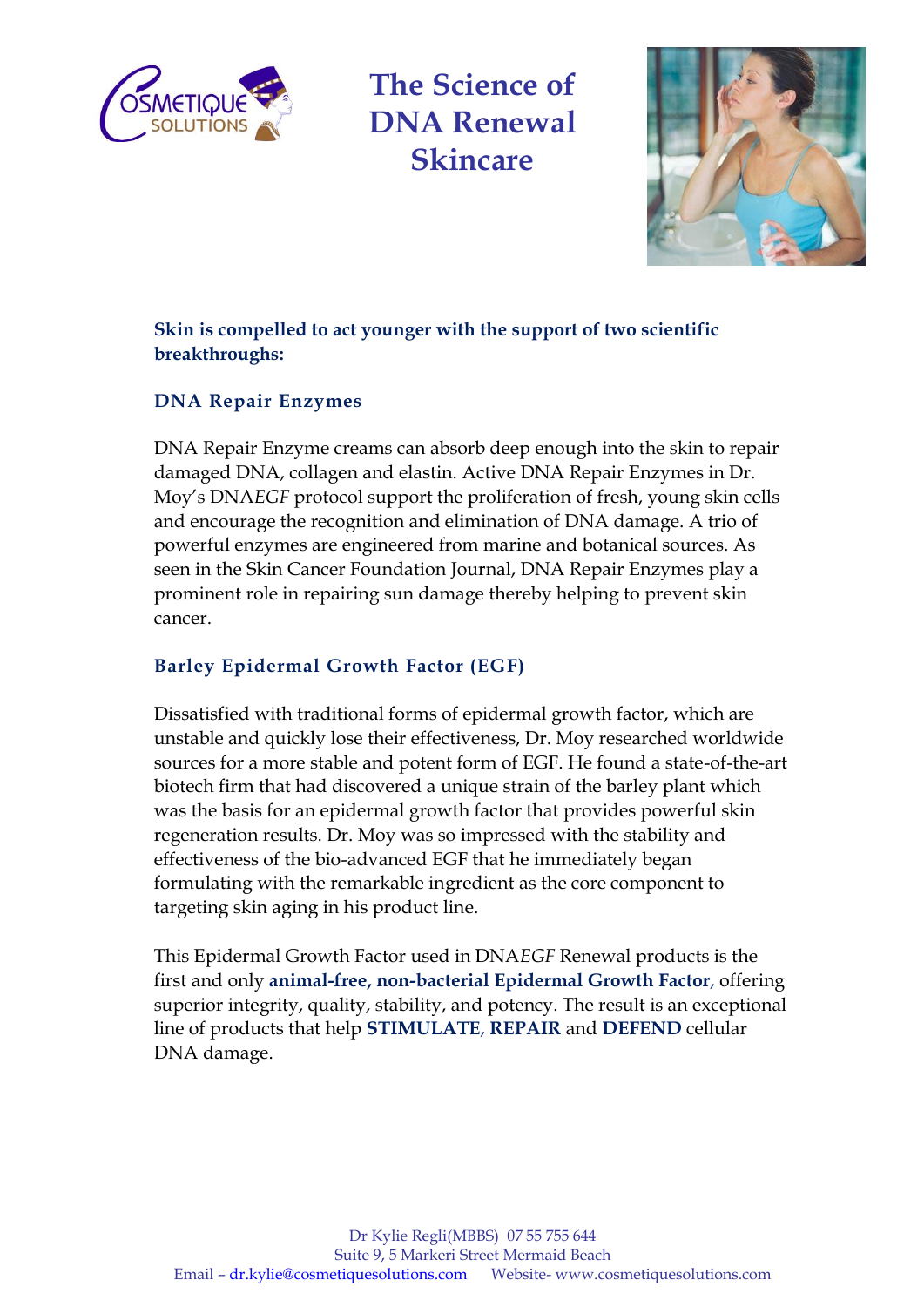### **BEFORE AND AFTER CLINICAL PICTURES**

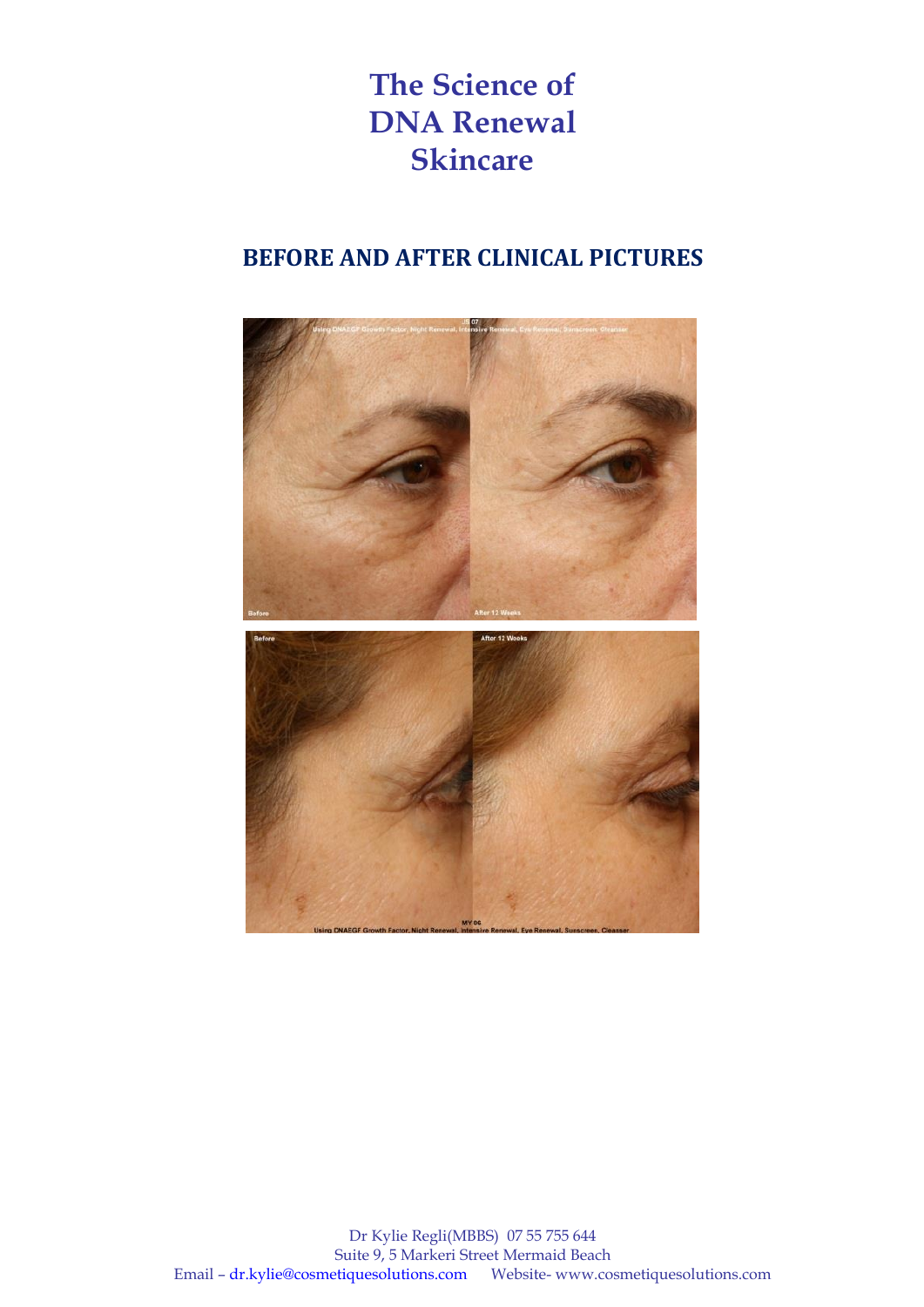

20 week results after using the full DNAEGF Collection



12 week result of using the Regeneration Serum for acne scars